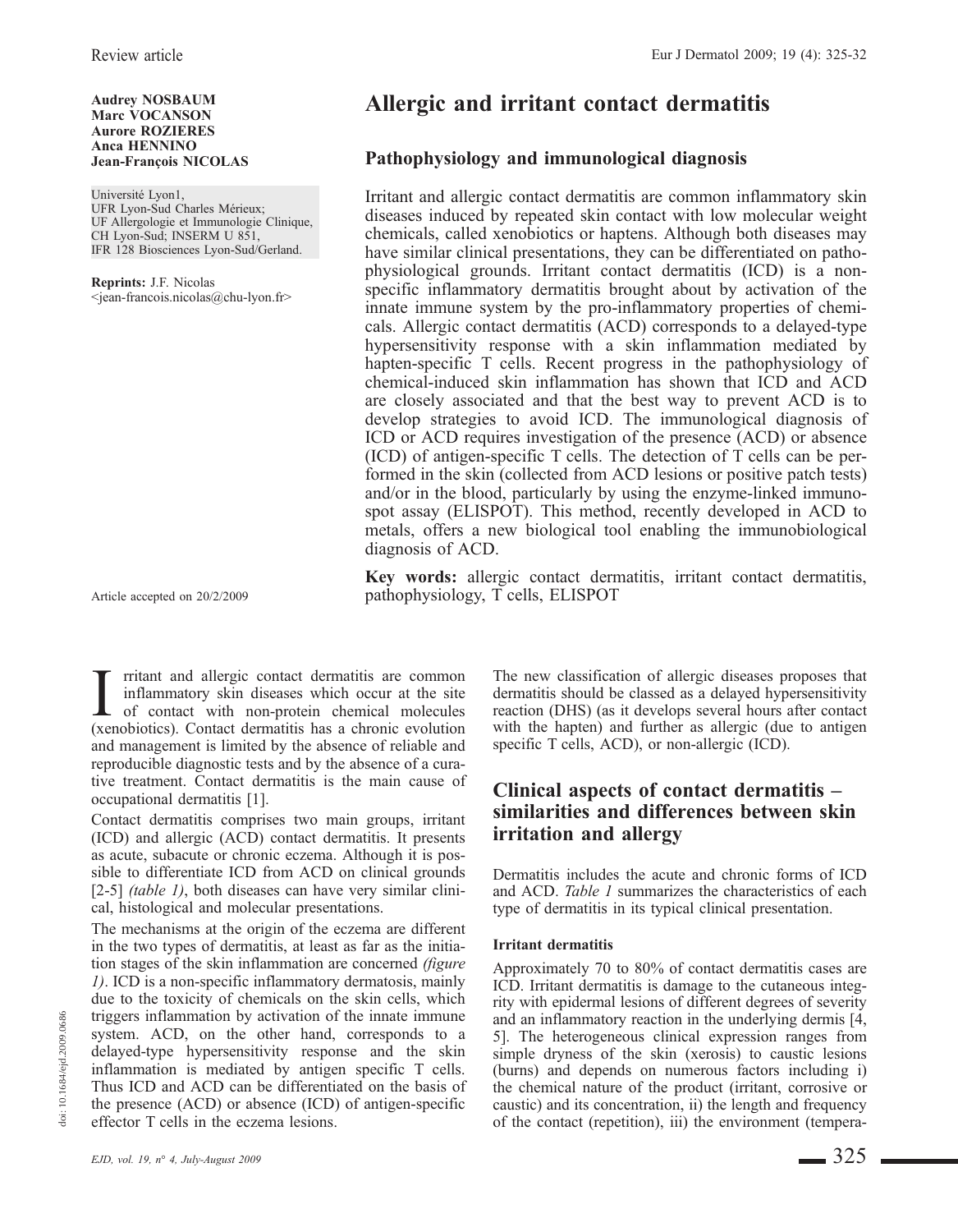

Figure 1. Immune mechanisms in ICD and ACD. ICD and ACD are induced by skin contact with chemicals. The early stages are different as the chemical is pro-inflammatory by its direct "toxicity" on the skin cells in ICD while the active chemical triggers an inflammatory reaction mediated by specific T cells in ACD. The later stages giving rise to an eczema lesion may, on the other hand, be very similar and involve cytokines, chemokines, phenomena of apoptosis and cellular necrosis and the recruitment of a polymorphic inflammatory infiltrate. This explains why ACD and ICD lesions can be confused clinically and histologically.

ture, hygrometry, occlusion), iv) the skin type (phenotype), v) the basal state of the skin (damaged skin, atopy, age) and its wound healing properties [4, 5]. Classically, ICD is labelled chronic or acute, but intermediate forms exist. Acute ICD appears rapidly and does not extend beyond the zones in contact with the chemical. It consists of macules or papules, erythematous, erythematoedematous or erythemato-squamous plaques, sometimes with blisters or bullous lesions. Classically, pruritus is absent but a prickling or burning sensation may occur. Chronic ICD also presents in different forms: dry skin (xerosis, roughness, fine desquamation), erythematosquamous dermatitis, hyperkeratosis, split (fissured) skin, disappearance of finger prints (wear and tear dermatitis).

|                  | <b>ACD</b>                                 | <b>ICD</b>                                            |
|------------------|--------------------------------------------|-------------------------------------------------------|
| Skin lesions     | Not limited to the contact site.           | Limited to the contact site                           |
| <b>Symptoms</b>  | <b>Itch</b>                                | Burning                                               |
| Epidemiology     | Affects some subjects handling the product | Affects the majority of subjects handling the product |
| Histology        | Spongiosis, exocytosis                     | Epidermal necrosis                                    |
| Patch tests      | Positive (eczema)                          | Negative                                              |
| Skin immunology  | Presence of activated T cells              | No activated T cells                                  |
| Blood immunology | Presence of specific T cells               | No specific T cells                                   |

Table 1. Differential diagnosis between ICD and ACD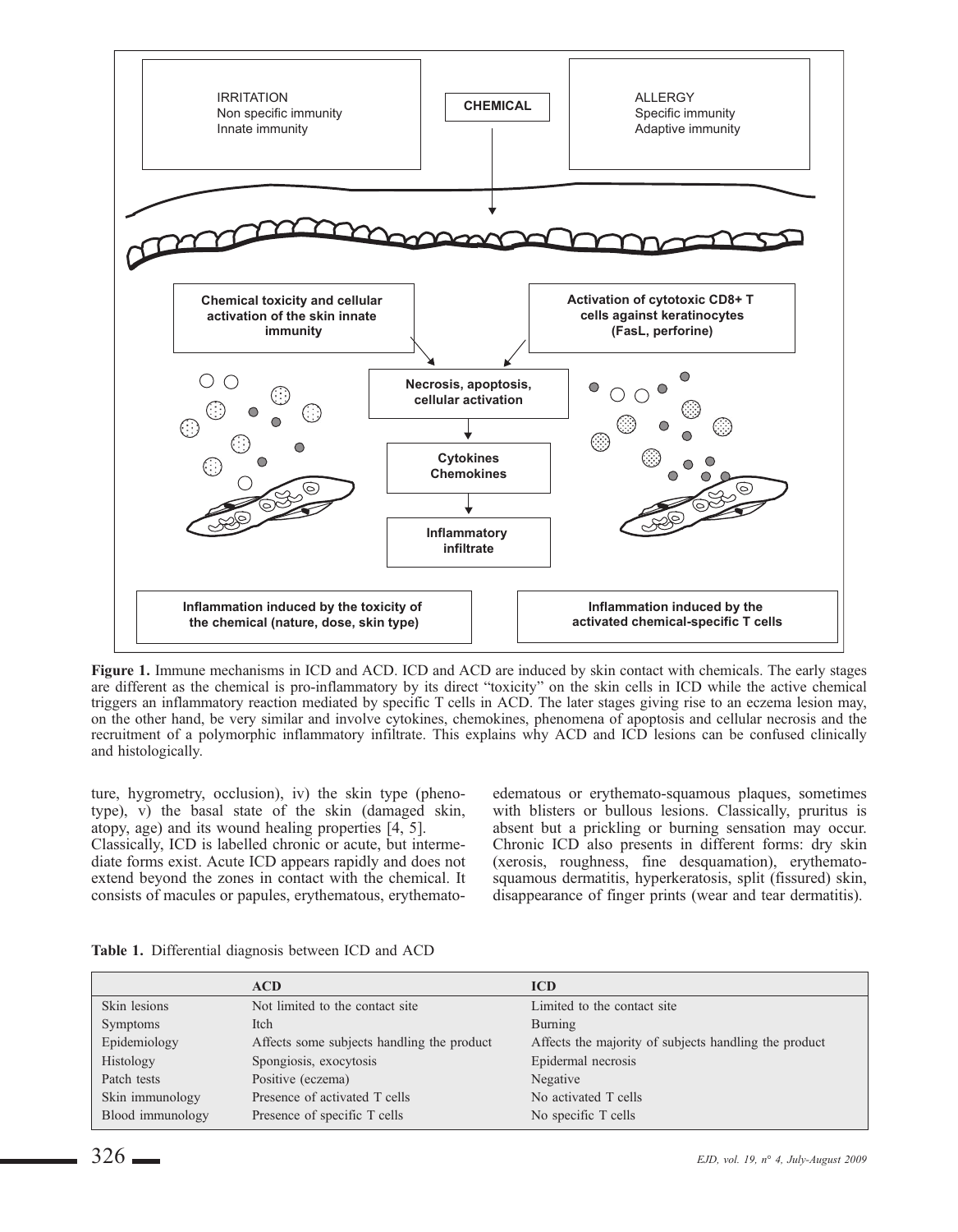On the hands, the palms are mainly concerned and the affected areas may reflect the professional activity. However, no clinical presentation is absolutely specific for ICDs, which can mimic allergic contact dermatitis (ACD) when the irritant is a strong hapten endowed with potent pro-inflammatory properties (e.g. epoxy resin). The irritant can equally trigger or prolong dyshidrosis or atopic dermatitis. A new contact with the irritant can result in a relapse, which will take place even more rapidly due to the cutaneous alterations which have already occurred.

#### Allergic contact dermatitis

ACD only occurs in sensitized patients, i.e. individuals who have developed chemical-specific T cells [2]. These cells have pro-inflammatory properties and are referred to as effector T cells. The concentration of hapten necessary to induce an ACD in a sensitized patient is lower than that necessary to induce an ICD in a non allergic individual. In sensitized patients, ACD occurs 24 to 96 hours after contact with the hapten. The initial localization is the site of contact. The edges of the lesion may be well defined, but, in contrary to ICD, they can spread locally or even at a distance. In the acute phase, ACD consists of erythema, oedema followed by the appearance of papules, numerous vesicules, and oozing followed by crusting. In the chronic phase, the skin becomes lichenified, fissured and pigmented, but new episodes of blistering, oozing and crusting can occur with further exposition to the hapten. ACD is generally associated with intense pruritus. Systemic contact dermatitis (SCD) is induced by oral or parenteral exposure to certain types of allergens in sensitized individuals. The best example is an outbreak of eczema occurring on the site of previous eczema after an oral provocation test with the hapten. The molecules most implicated in systemic CD are metals (nickel) and drugs [6, 7].

### The pathophysiology of irritant and allergic skin inflammation

ICD has long been considered as a non-immunological inflammation whereas ACD was considered an immunological inflammation. In fact, both types of eczema implicate the immune cells but ICD follows the activation of innate immunity while ACD is the result of acquired immunity and the induction of specific pro-inflammatory T cell effectors [2-4]. It should be noted that the development of ACD initially requires the activation of innate immune cells which permit maturation of the cutaneous dendritic cells. The dendritic cells are then required for the presentation of allergens to T cells in the lymph nodes, and thus to the induction of an aquired immune response [8, 9]. The main characteristics of innate and acquired immunity are summarized in table 2.

### Irritant and/or allergenic chemicals

All chemicals, whether they are responsible for ICD or ACD, can be considered as irritants, with very important differences in the concentrations necessary to induce irritation [10, 11]. For example, DNFB is an irritant at 0.05% while geraniol is an irritant at 50%. On the other hand, only those chemicals which behave as haptens are allergens. Indeed, they interact in a covalent manner or otherwise with amino acids, and thus are able to modify the proteins giving rise to neo-antigens [10]. Contact allergens are thus only a minority of chemicals.

Skin contact with an irritant will only induce an ICD. However, contact with a hapten can induce ICD or ACD, the latter occurring only if the individual has been immunized during previous skin exposures to the same chemical.

### Skin irritation: activation of innate immunity

### Innate immunity

Innate immunity refers to all the cells and molecules capable of distinguishing 'danger signals' of an infectious, physical or chemical nature, and of inducing an inflammatory reaction. The inflammation enables the individual to eliminate the infection and repair the damage caused by the physical and/or chemical agents (wound healing). Innate immunity is therefore synonymous with inflammation. In the blood, the innate immune cells are the hematopoietic cells, with the exception of T and B lymphocytes, which form the acquired immune response. In the skin, the totality of the epidermal and dermal cells constitutes innate immunity. The recognition of infectious danger signals

Table 2. Distinctive features of innate versus adaptive immunity

| Innate immunity                                                                                                                                                     | <b>Adaptative immunity</b>                                                                                                                                  |
|---------------------------------------------------------------------------------------------------------------------------------------------------------------------|-------------------------------------------------------------------------------------------------------------------------------------------------------------|
| Synonymous: non specific immunity, natural immunity                                                                                                                 | Synonymous: specific immunity, acquired immunity                                                                                                            |
| Multicellular organism                                                                                                                                              | <b>Vertebrates</b>                                                                                                                                          |
| Immediate response (3-12 hours)                                                                                                                                     | Delayed response (3-5 days)                                                                                                                                 |
| Constitutive effector fonctions encoded in the germline<br>(inflammation, phagocytosis)                                                                             | Inducible effector fonctions (proliferation, activation, maturation,<br>differentiation)                                                                    |
| Granulocytes, Natural Killer cells, monocytes, macrophages,<br>dendritic cells                                                                                      | T and B lymphocytes                                                                                                                                         |
| Receptors are PRRs (Pattern Recognition Receptors): hundreds of<br>specific receptors bind to conserved molecular structures shared by<br>large groups of pathogens | Receptors are B-cell (BCR) and T-cell (TCR) receptors for antigen:<br>immense repertoire $(10^{14}$ to $10^{18}$ TCR), produced by somatic<br>recombination |
| No memory, no affinity maturation                                                                                                                                   | Memory, affinity maturation                                                                                                                                 |
| Recognition of danger signals                                                                                                                                       | Recognition of "non-self" antigens versus "self" antigens (positive<br>and negative clonal selection)                                                       |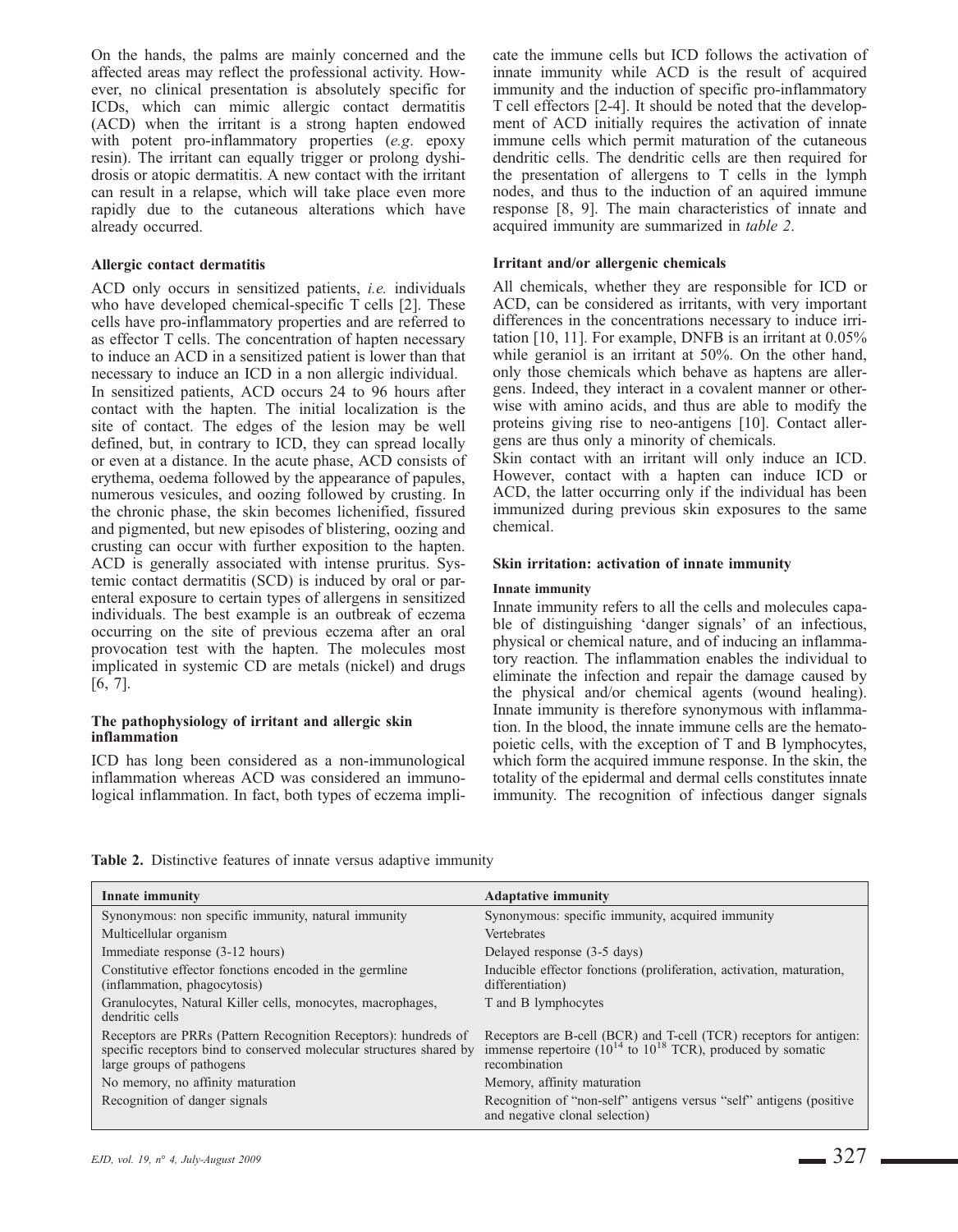implicates a set of membranous and intercellular receptors called Toll-like (TLR) and Nod-like receptors (NLR), which induce the activation of the inflammasome and the NF-kB pathways, resulting in the production of inflammatory cytokines and chemokines, among which are IL-1, IL-3, IL-6, IL-8, TNF-α. Molecules of innate immunity also include the complement, the plasmatic enzyme systems of coagulation and fibrinolysis, interferons…

#### Skin irritation. Mechanisms of action

The penetration of a chemical through the different layers of the skin, notably the epidermis and the dermis, is responsible for the release of a large number of cytokines and chemokines by different cell types whose respective roles in the induction of inflammation are not yet well understood [5, 12]. Keratinocytes represent 95% of epidermal cells and are the principal and first cells to secrete cytokines after an epicutaneous stimulus, thus giving them an essential role in the initiation and development of ICD. Other cell types are activated by the chemicals and contribute to the induction of inflammation. Studies currently undertaken with transgenic mice, deficient in certain types of cell, should bring a better understanding of the respective contributions of mast cells, macrophages/dendritic cells (DC), endothelial cells and NK cells in the development of ICD lesions [13, 14].

The profile of cytokine expression during ICD varies over time and also depends on the nature, environment and dose of the chemical [12]. The most frequently found mediators of ICD are IL-1 $\alpha$  (Interleukine-1 $\alpha$ ), IL-1 $\beta$ , IL-6, IL-8, TNF-α (Tumor Necrosis Factor-α), GM-CSF (Granulocyte/Macrophage-Colony Stimulating Factor) and IL-10, which is an anti-inflammatory cytokine. However, initiation of the inflammation seems to be mainly linked to IL-1 $\alpha$ , TNF- $\alpha$ , and derivatives of arachidonic acid. Indeed, IL-1 $\alpha$  and TNF- $\alpha$  are two primary cytokines capable of inducing secondary mediators (including numerous cytokines, chemokines, adhesion molecules, growth factors) which are essential for the recruitment of leucocytes to the altered skin site. Thus a multistep cascade in the production of inflammatory mediators takes place, finally inducing histological modifications followed by the clinical expression of eczema.

## Direct responsibility of the chemical in ICD

In ICD, the chemical is directly responsible for the cutaneous inflammation by its "toxic" physico-chemical properties, which are pro-inflammatory. Analysis of the inflammation of an ICD finds all the characteristics of a non specific inflammatory reaction, i.e. a hyperproduction of cytokines and chemokines, the presence of a polymorphic inflammatory infiltrate and lesions of apoptosis/ necrosis of the epidermal cells with a compensatory proliferation of keratinocytes. There is no argument for an involvement of T cells.

# Skin allergy: the role of specific immunity

## Specific immunity

Specific immunity involves B cells (humoral immunity) and T cells (cellular immunity). Specific immunity is responsible for the immune memory which protects us from re-infection but which is also responsible for the chronicity of eczema in allergic patients.

### Skin allergy. Mechanisms of action

ACD lesions are secondary to activation, at the site of contact with the hapten, of specific T cells which have been induced during previous contacts [2, 15-17] (figure 1). The specific T cells are recruited in the skin and activated by skin cells which present the hapten to them on MHC class I and II molecules. The activated T cells produce type 1 cytokines (IFN-γ, IL-2, IL-17) and are cytotoxic. They activate and destroy skin cells, including keratinocytes. The cellular apoptosis induces inflammation which allows the recruitment of new cells in the skin, resulting in eczema lesions. Knowledge of the mechanisms of ACD comes mainly from pre-clinical mouse models which illustrate the cytotoxic pro-inflammatory effector role of CD8+ T cells while CD4+ T cells comprise anti-inflammatory regulatory populations known as Treg cells [15, 16].

## Indirect responsibility of chemicals in skin irritation

In the case of ACD, the chemical is indirectly responsible for the skin inflammation. It is the T cells which induce specific inflammation to a hapten applied to the skin. T cells multiply the effect of the hapten and make it 'toxic' to the skin. The hapten itself is not sufficiently toxic to create an inflammatory reaction, either because its concentration is not high enough, or because, at the concentration used, the patient is not sensitive to the irritant potential of the chemical.

# ICD conditions the development and magnitude of ACD

#### Induction of a specific immune response requires the activation of innate immunity

The distinction between irritation and allergy is very abstract, as well as that between innate and specific immunity. In practice, the two types of immunity are almost always associated and closely linked. Thus, the induction of an efficient specific immunity requires the activation of innate immunity, which allows the maturation of dendritic cells and antigen-presenting cells. A classic example is the vaccination against an infectious protein (tetanus anatoxin), through which Abs and specific T cells are developed (acquired immunity), associated to an adjuvant (aluminium) which generates inflammation at the injection site (innate immunity). The injection of alumium alone or the anatoxin alone does not result in the production of antibodies, while the injection of the two molecules at the same time induces a strong specific immune response to tetanus. This holds true for haptens which bear both the pro-inflammatory (adjuvant) properties and the antigenic properties through binding to selfproteins. Strong haptens are those endowed with the most adjuvant properties and are therefore able to sensitize the majority of individuals. Strong haptens are mainly used in experimental settings and are not used in daily life. In contrast, weak haptens have only very limited adjuvant effects and can sensitize a minority of people in frequent contact with the chemical. Weak haptens comprise chemi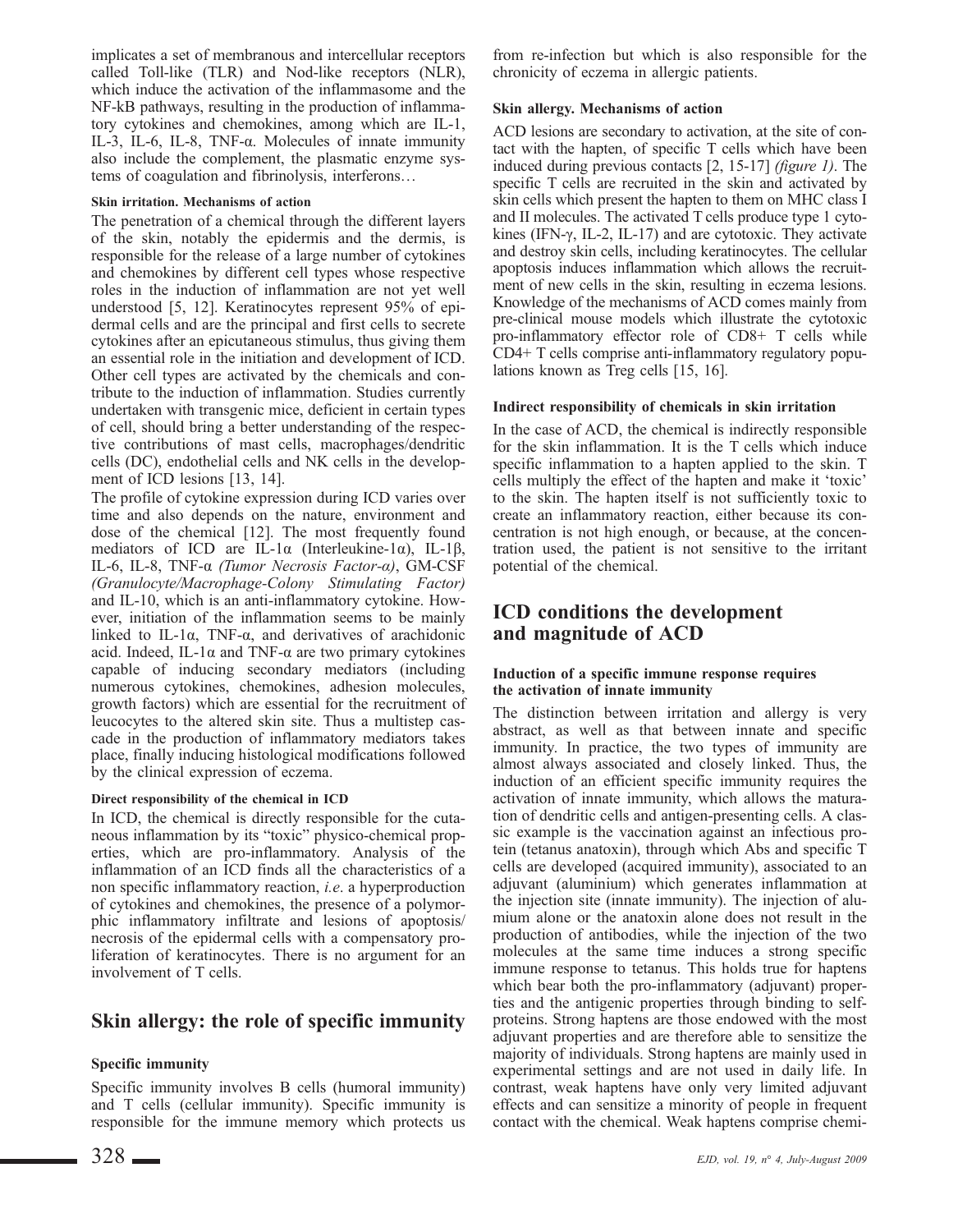cals which are present in our environment, including perfumes, preservatives, dyes and drugs.

#### Skin irritation is the basis of skin allergy

In the case of eczema, it is known that ICD creates the conditions for ACD, on the basis of observations that patients who have ICD are more easily sensitized to the products they handle than patients who do not present any cutaneous irritation [17, 18]. This hypothesis has been recently confirmed by experimental results showing that the intensity of an ACD response to a hapten is proportional to the cutaneous irritation induced by contact with this hapten during sensitization [18]. In this example, the chemical tested was DNFB, which has both irritant and allergic properties. At low doses of DNFB during sensitization, there is no skin irritation on D1 and no eczema on D5. At higher doses, the intensity of the allergic reation on D5 is directly correlated to the intensity of the irritation on D1 and is proportional to the concentraiton of DNFB.

# Pathophysiology of skin inflammation. The connection between innate and acquired immunity

Figure 2 sums up the above discussion and shows the stages involved in the generation of an ACD reaction [reviewed in 19]. The reaction starts with inflammation, clinically visible (ICD) or totally unseen, induced by application of the chemical to the skin. This innate inflammatory reaction has several important consequencies for the later development of ACD: i) activation of skin dendritic cells (DC), ii) recruitment to the skin of DC precursors, which are blood monocytes, iii) maturation and migration of skin DC to the lymph nodes draining the site of exposure to the chemical. In the lymph nodes, the immunogenic DCs activate specific T cell effectors which proliferate and migrate to the site of the contact with the chemical. In fact, in the absence of activation of innate



Figure 2. Pathophysiology of allergic contact dermatitis. Activation of innate immunity is necessary to the development of ACD. Sensitization phase. The chemicals in contact with the skin (stage 1) activate innate immunity and induce an inflammation/irritation which may be visible or not but which is necessary to the recruitment of leukocytes and the activation of resident and recruited DCs. Cutaneous haptens are taken up by dendritic cells which migrate to the draining lymph nodes (stage 2) where they present the antigenic peptides to specific CD8+ and CD4+ T cells which have, respectively, effector and regulatory functions (stage 3). Activated specific T cells leave the lymph nodes and circulate in the blood, tissues and secondary lymphatic organs (stage 4). Expression of eczema phase. During a subsequent contact with the same hapten (stage 5), its penetration induces cutaneous irritation which permits the recruitment of effector T cells which are activated by the presentation of haptenated peptides by MHC class I and II molecules on the surface of skin cells (stage 6). Experimental work has shown that effector T cells are CD8+ cytotoxic T cells that produce type 1 and (or) type 17 cytokines and induce keratinocyte apoptosis. The CD4+ T cells down-regulate ACD by controlling both the expansion of CD8+ T cells in the lymphoid organs and their activation in the skin.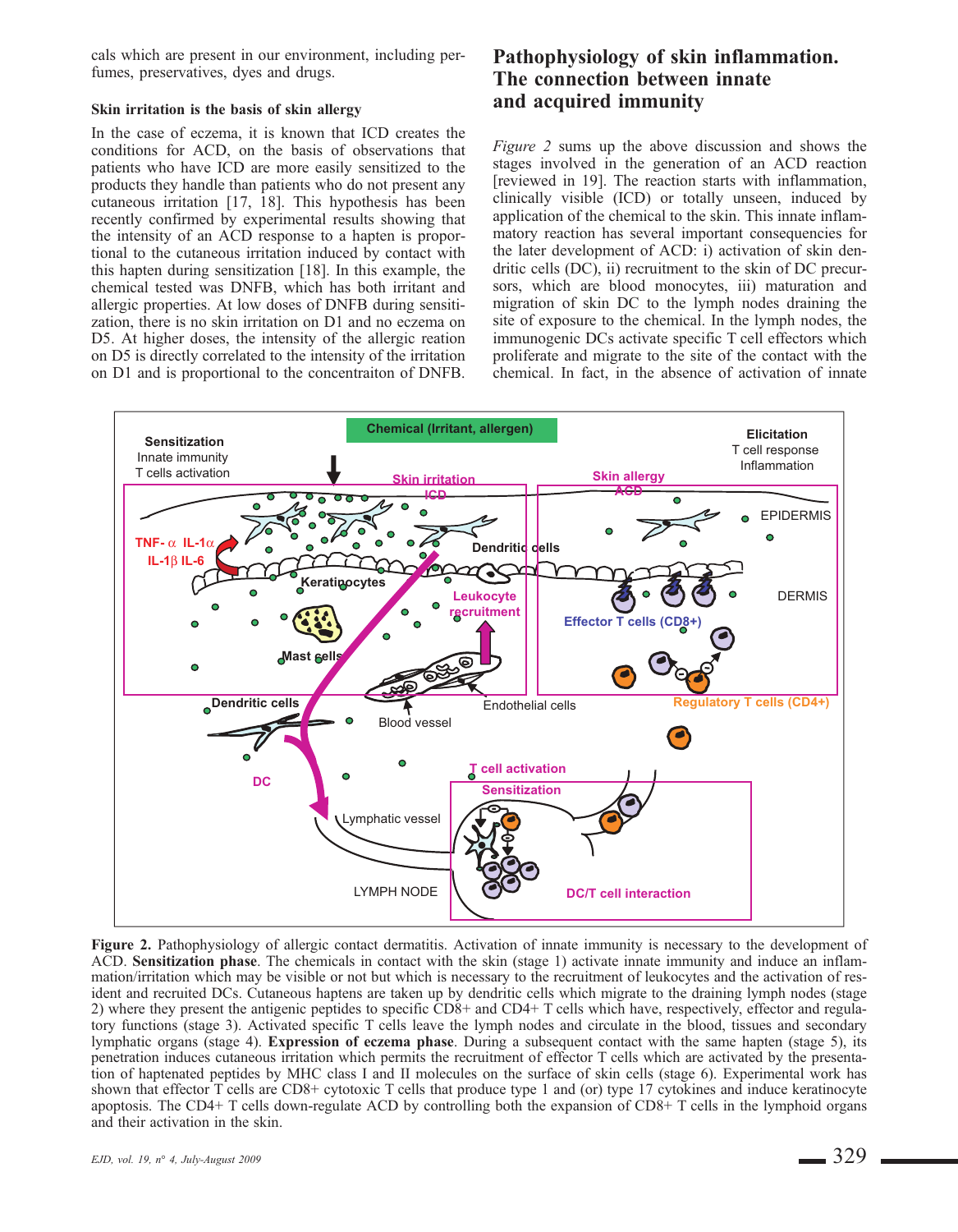immunity, the maturation of skin DC is incomplete and pro-inflammatory T cell effectors are not able to be activated. On the other hand, immature DCs are capable of activating anti-inflammatory regulatory T cells [19].

# How to differentiate between skin irritation and skin allergy?

Considering the strong similarities between irritation and allergy, clinically, histologically, and at a cellular and molecular level, the only way to differentiate the two types of inflammation is by their pathophysiological differences. As skin irritation has no defining characteristics for a certain diagnosis, it is the characterization of haptenspecific T cells in the blood and/or the skin of patients with eczema which allows us to make the diagnosis of allergy (and therefore ACD), eliminating at the same time skin irritation (ICD).

The diagnosis of ACD (allergy) relies on two different methods:

– skin tests, where a positive result, expressing as a dermatitis at the site of contact with the chemical, is considered to be synonymous with contact allergy [2]; we will show that this is far from being true;

– immunological tests showing the existence of allergenspecific T cells in the skin or blood of patients; although these specific T cells still have to be shown to be the effector cells of the ACD!

### Skin tests

Skin tests enable the diagnosis of ACD to be made. This is not really true, at least for the most frequently used tests, i.e. patch tests [20].

#### Patch tests (epicutaneous)

These consist of the application of the chemicals being tested on the back skin, under occlusion, for 24 to 48 hours [21]. These tests maximise, but do not reproduce, the normal use of the products. Although the concentrations of chemical products in patch tests are standardized and theoretically non-irritant, irritation reactions are frequent in patients whose skin is particularly sensitive or irritable, but also when the tests are left longer (72 hours) than the recommended length of time (48 hours) or at times of the year when irritative reactions are more frequent (summer). Concomitant patch testing of nonallergic but irritant chemicals (like sodium lauryl sulphate-SLS) can detect patients with particularly irritable skin and therefore indicates a positive control for irritation. When the control is positive, the results obtained with the other molecules tested should be interpreted with caution. In these cases, we re-test for a shorter time period (24 hours for example), which is insufficient for the development of a clinical response to irritation. The reading of patch tests and their interpretation are also at the origin of confusion between irritation and allergy. Although the tests are very standardized, reading only rarely takes place at two time intervals (48 and 72 (or 96) hours) and the inflammatory responses seen during a single early reading (48 hours) are sometimes difficult to class as irritation or allergy. This is particularly true for weak positive  $(+/-)$  and doubtful reactions. The clinical relevance of a positive patch test is directly proportional to its intensity. Patch test techniques are simple but must be learnt and mastered properly [20, 21].

### Open-tests or repeated open tests - ROAT

These tests consist of repeated applications, e.g. twice daily for 15 days, of a commercial product (cosmetic, drug (e.g. collyres)) or a solution in water or petroleum of allergens, on the flexor aspect of the forearm, near the cubital fossa [20]. The allergic patient will develop eczema at the site of repeated applications after a few days (1-15 days). Use tests are the only completely relevant tests. Irritation reactions are very limited compared to patch tests but for some patients open tests are less sensitive than classical patch-tests.

#### Differentiation between irritation and allergy can therefore be established clinically by:

– The systematic use of a positive control for irritation during the tests;

– When a reaction is difficult to interpret or there are positive irritation tests: 1) re-test with patch tests for only 24 hours (or 12 hours if the first reaction is strong); 2) carry out a ROAT test.

## Immunological tests

Immunological tests aim to investigate the presence of allergen-specific T cells in the skin and/or the blood of patients, allowing the diagnosis of ACD in a patient with eczema who handles that product.

#### Presence of allergen-specific T cells in the skin found in a punch biopsy of ACD lesions or in skin tests

Demonstration of T cells by immunohistochemistry in an eczema biopsy is not definitive for ACD. Indeed, all inflammatory reactions are accompanied by the recruitment of a polymorphic infiltrate in which there will be a greater or smaller percentage of T cells. It is necessary to show that the T cells are specific for the hapten manipulated by the patient. Several possibilities exist: i) show that the antigen-specific T cells are infiltrating the eczema lesion; ii) show that the lesion is infiltrated by activated T cells.

– Demonstration of an oligoclonal response of the T cells infiltrating the lesion by a molecular analysis of the T cells. This technique is used for experimental studies in several skin diseases, such as psoriasis [22] but has not yet been developed in ACD. In cases of ACD, there will be recruitment, activation and preferential proliferation of specific T cells (oligoclonal expansion), which form a high percentage of the T cells present in the lesion. In ICD there is no reason why certain sub-populations of T cells would be preferentially activated and a polyclonal infiltration of T cells is found in the skin. This technique is still at an experimental stage.

– Functional analysis (antigen-specific) of T cells infiltrating the lesion by cell culture and expansion of the leucocytes, from a biopsy. In ACD, the T cell lines obtained from the cutaneous sample contain specific T cells which proliferate in a secondary response to the hapten. In ICD, there is no proliferative reponse. This technique is still at an experimental stage.

– Presence of activated T cells within the cutaneous lesion by analysis of those cytokines, production of which is restricted to T cells. In fact inflammatory cytokines are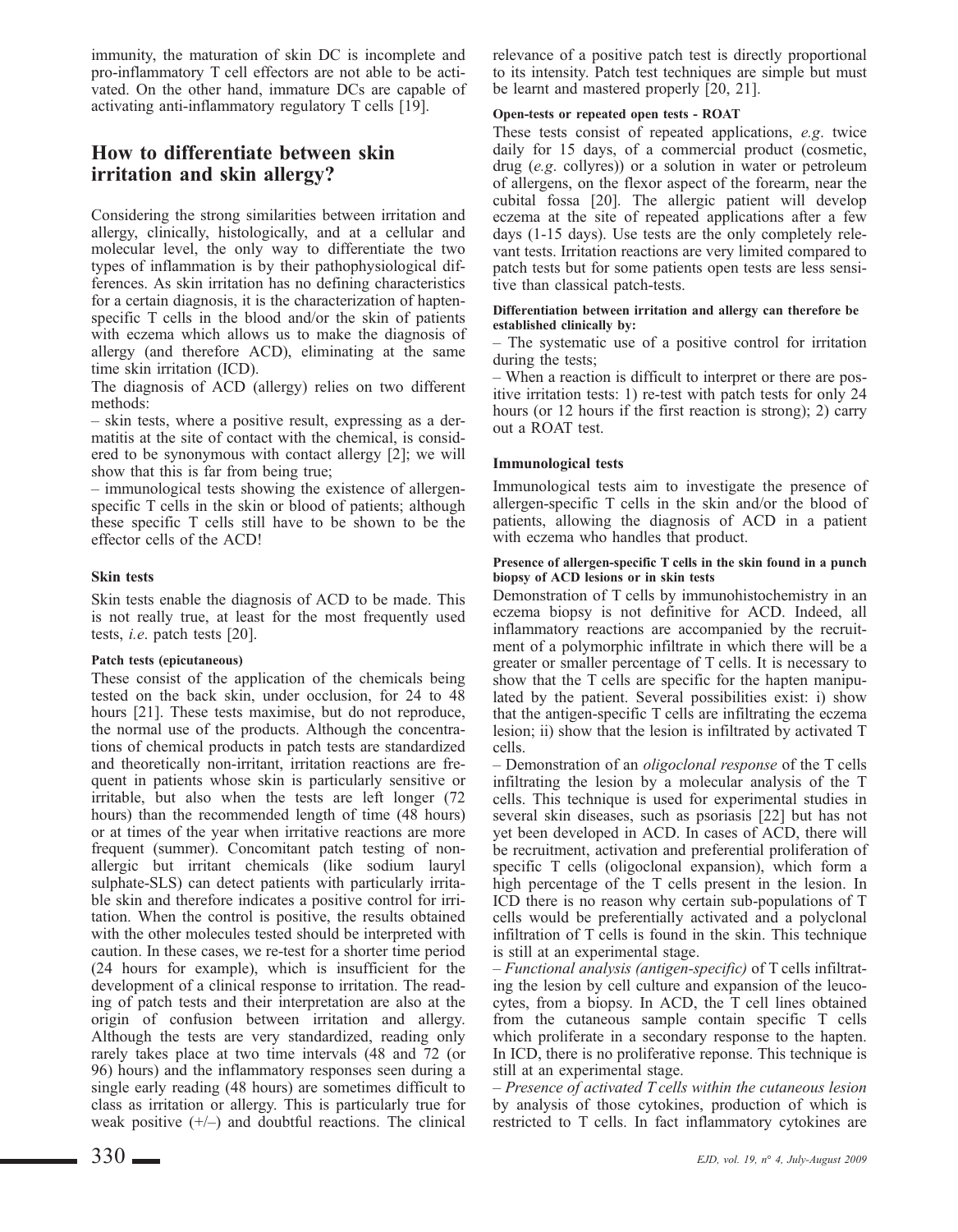often found everywhere and are produced by different cell types, thus they are often found in ACD and ICD inflammation. IL-1, IL-3, IL-6, IL-8, TNF- $\alpha$  are synthesised by keratinocytes, monocytes/macrophages, dendritic cells, mast cells and T cells. An increase in the synthesis of one of these molecules can therefore not be considered as an indication of T cell activation. The main cytokines produced by CD4 and CD8 T cells are IFN-γ and IL-2 (defining the type1 profile) and IL-17 (Type 17 profile). Type 2 cytokines (IL-4, IL-13, IL-5), along with regulatory cytokines (IL-10, TGFb) with an anti-inflammatory activity, are produced by many cells and their expression in a tissue does not indicate the originating cell. It should be noted that the presence of antigen-specific T cells activated within inflammed skin does not mean that these T cells are effectors of the disease. It is perfectly possible to imagine the presence in an eczema lesion of antigenspecific regulatory or by-stander T cells which do not participate in the generation of inflammation but which are rather involved in its control and resolution. This rapid and simple technique is currently still experimental in both ACD and in drug allergy [23]. But it could easily be transferred to hospital laboratories in the future.

#### Presence of allergen-specific T cells in patients' blood

Progress in immunology has allowed the development of methods to detect antigen-specific T cells in the blood [24, 25]. Among the possible methods, such as radioactivity (lymphocyte transformation test), flow cytometry (multimers) and molecular techniques (T cell receptor repertoire), the ELISPOT assay (enzyme linked immunospot) is the method most easily transfered from research laboratories to routine biology laboratories (e.g. the TBspot enables a diagnosis of tuberculosis to be made with evidence of antigen-specific T cells to mycobacterium tuberculosis antigens). The technique is based on the detection of cytokine-producing T cells following activation of blood leucocytes by the antigen. The IFN-γ ELISPOT assay is particularly used because IFN-γ is a T cell specific cytokine produced in large amounts by activated T cells.

In the field of allergology, the ELISPOT technique enables a diagnosis of drug allergy to be made in patients who have developed benign or severe drug allergic reactions and who have drug-specific circulating T cells [26, 27]. As the contact allergens are haptens, like the drugs, it seems to be quite possible that ACD immunobiological tests using ELISPOT could be developed. In ACD to metals, recent work by Bordignon et al. has shown that these tests offer an immunobiological diagnosis of allergy [28]. The development of such tests needs to know the exact phenotype of the effector T cells of the ACD and the cytokines produced. As discussed above, it is the demonstration of the presence of specific effector T cells in the patient's blood which enables a diagnosis of ACD to be made and not only the presence of specific T cells, since certain specific T cells can be non-inflammatory (anergic) or can comprise anti-inflammatory regulatory cells. Fundamental research must therefore be continued to define, for each group of haptens (strong, moderate, weak), the type of effector T cells and the cytokines which are associated to their activation process [29].

In conclusion, progress in the knowledge of the mechanisms at the origin of skin inflammation has brought better understanding of the pathophysiology of eczema with three practical consequences: i) new immunobiological diagnostic methods in eczema; ii) novel therapeutic strategies aiming at re-inducing immune tolerance to chemicals in patients with ACD [30]; iii) justification for preventive measures in ACD. In this respect, recent studies have shown that ICD and ACD are closely associated and that the prevention of ACD implicates the prevention of ICD. This can be achieved by protecting consumers from the most irritating chemicals, using gloves to reduce the risk of hand dermatitis or simply by using chemicals at low, non-irritating doses [31]. The prevention of eczema also requires the maintenance of a good quality barrier function of the skin, which limits the penetration of chemicals and thus the appearance of ICD. ■

| This review article is part of a series of papers<br>published by experts from GERDA, the French<br>study and research group on contact dermatitis. |
|-----------------------------------------------------------------------------------------------------------------------------------------------------|
| GROUPE DETUDES ET DE RECHERCHES<br>FNAFRINATA-AH FREGA AGE                                                                                          |

Acknowledgements. Financial support: none. Conflict of interest: none. We are indebted to Jenny Messenger for translating this article from French

## References

1. Coenraads PJ, Goncalo M. Skin diseases with high public impact. Contact dermatitis. Eur J Dermatol 2007; 17: 564-5.

2. Saint-Mezard P, Rozières A, Krasteva M, Bérard F, Dubois B, Kaiserlian D, Nicolas JF. Allergic contact dermatitis. Eur J Dermatol 2004; 14: 284-95.

3. Fyhrquist-Vanni N, Alenius H, Lauerma A. Contact dermatitis. Dermatol Clin 2007; 25: 613-23.

**4**. Slodownik D, Lee A, Nixon R. Irritant contact dermatitis: a review.<br>*Australas J Dermatol* 2008; 49: 1-9.

5. Bonneville M, Rozieres A, Chabeau G, Saint-Mezard P, Nicolas JF. Physiopathologie de la dermatite irritante de contact. In: Progrès en dermato-allergologie. Paris: John Libbey Eurotext, 2004.

6. Nicolas JF, Testud F, Vocanson M. Sensibilisation versus tolérance dans l'eczéma de contact. Ann Dermatol Venereol 2008; 135: 733-6.

7. Asano Y, Makino T, Norisugi O, Shimizu T. Occupational cobalt induced systemic contact dermatitis. Eur J Dermatol 2008 Dec 23

8. Furio L, Guezennec A, Ducarre B, Guesnet J, Peguet-Navarro J. Differential effects of allergens and irritants on early differentiating<br>monocyte-derived dendritic cells. *Eur J Dermatol* 2008; 18: 141-7.